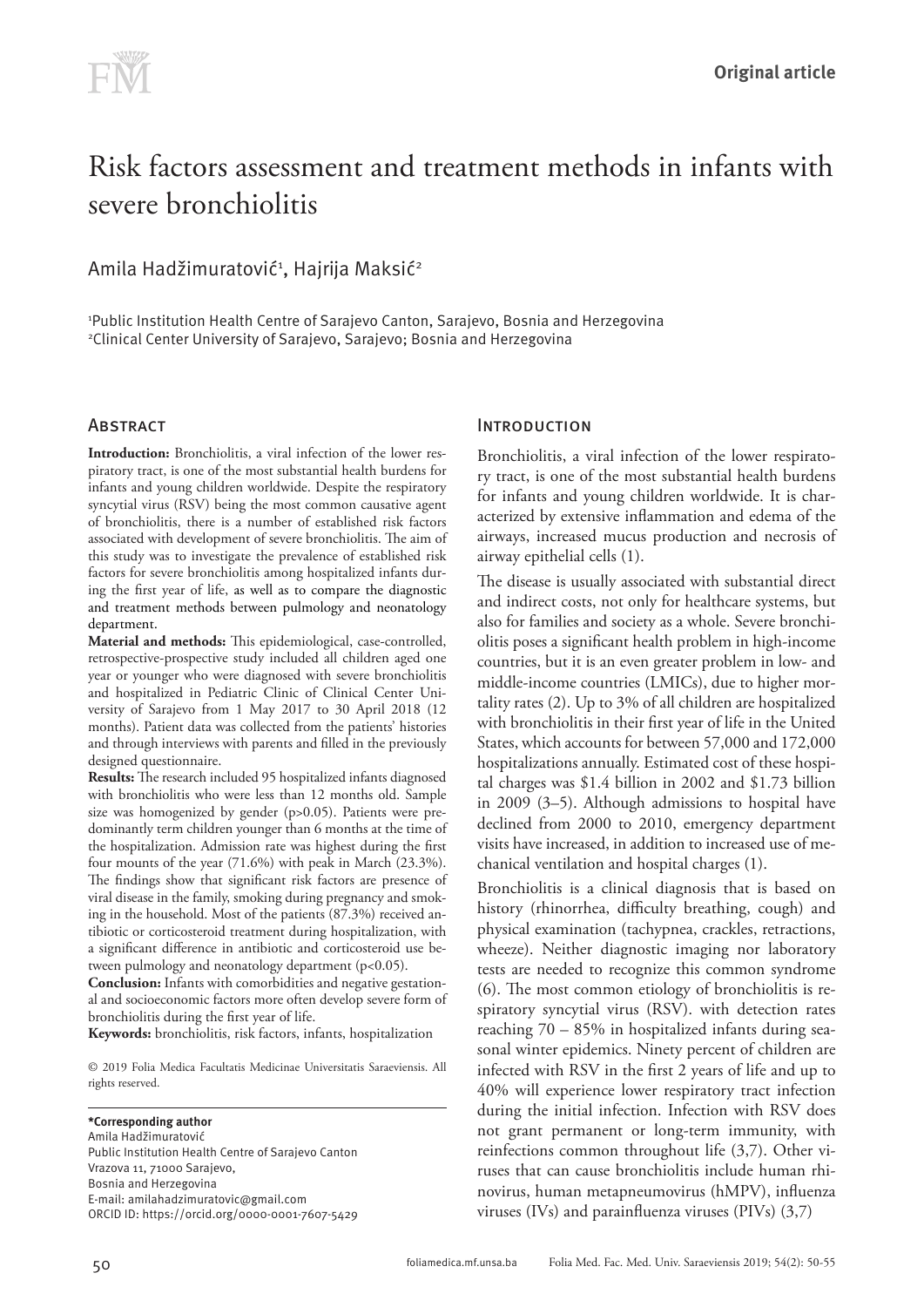Independent risk factors typically associated with a high risk of hospitalization are male gender, low birth weight, premature birth without or, especially with chronic lung disease, congenital heart disease or immunodeficiency disorders, age <6 months, birth during the first half of influenza season, crowding/siblings, cigarette smoke, mechanical ventilation as a neonate, lack of breastfeeding, delivery by elective caesarian section, maternal age, inadequate prenatal care, family history of asthma and multiple gestation (1,7–10).

There is no effective drug treatment for bronchiolitis, so the mainstay of management for infants with viral bronchiolitis is supportive care with a small proportion of more severely affected infants being treated in intensive care (10).

The aim of this study was to investigate the prevalence of established risk factors for severe bronchiolitis among infants younger than one year and hospitalized with the diagnosis of bronchiolitis at the Pediatric clinic of Clinical Center University of Sarajevo as well as to compare the diagnostic and treatment methods between pulmology and neonatology department.

#### Materials and methods

This epidemiological, case-controlled, retrospective-prospective study included all children aged one year or younger who were diagnosed with severe bronchiolitis and hospitalized in Pediatric Clinic of Clinical Center University of Sarajevo from 1 May 2017 to 30 April 2018 (12 months). Severe bronchiolitis was defined as rhinorrhea, cough, tachypnea, wheezing, rales, and increased respiratory effort (e.g., grunting, nasal flaring, and intercostal and/or subcostal retraction), with symptoms of severity (e.g., increased respiratory rate, retractions, and oxygen saturation at 90% or lower) (3,9).

Criteria for inclusion was the diagnosis of severe bronchiolitis, chronological age of one year or younger, date of birth during the study period and hospitalization in the pulmology or neonatology departments of the Pediatric Clinic. Exclusion criteria was previous hospitalization for bronchiolitis or any other respiratory infection. Patients with insufficient data in the medical records were further excluded from the study.

Informed consent was obtained from the children's parents at the time of clinical evaluation.

Center for science, research and clinical studies of Clinical Center University of Sarajevo approved the study on 9<sup>th</sup> of April 2018, in accordance with the principals of the Declaration of Helsinki.

Patient data was collected from patient's medical records and through parent's interviews. All children's parents were contacted by telephone to determine their children's exposure to potential or known risk factors for severe bronchiolitis (5,11). All data was filled in the previously designed questionnaire.

The questionnaire included demographic data: sex, chronological age, gestational age, birth weight, duration of the hospitalization, palivizumab vaccination and history of previous hospitalizations due to respiratory disease; comorbidities such as bronchopulmonary dysplasia (BPD), congenital heart anomaly (CHA), immunodeficiency, neuromuscular disease, cystic fibrosis and respiratory airway anomalies; neonatal complications after birth that included: perinatal asphyxia, meconium aspiration syndrome (MAS), assisted ventilation (mechanical ventilation or continuous positive airway pressure), respiratory distress syndrome and the use of surfactant and the stay in the neonatal intensive care unit (NICU); gestational data including: mothers age at time of child's birth, delivery by caesarean section, In vitro fertilization (IVF), twin pregnancy and smoking during pregnancy; and socioeconomic data including: child's breastfeeding history, passive exposure to house smoking, family health history (asthma, allergies, atopy, respiratory infection during child's hospitalization), coexistence of pets and overcrowding. The questionnaire also included data about diagnostic and treatment methods in pulmology and neonatology department.

Statistical analysis was performed using the statistical package for biomedical research Med Calc version 12.3 (MedCalc Softwere, Antwerp, Belgium). The continuous variable data are reported as the mean and standard deviation (SD). Statistical associations were determined by Chi-square test, Student t test and ANOVA test, when appropriate. Results were considered statistically significant with p value <0.05 and the confidence interval (CI) set at 95%.

#### Results

During the study period, 96 children aged one year or younger were hospitalized for the first time with the diagnosis of severe bronchiolitis at the departments of pulmology and neonatology of Pediatric Clinic.

Out of the total number, 56.8% were female. Patients were predominantly term children aged 0-3 months (66.3%) at the time of the hospitalization. Admission rate was highest during the first four mounts of the year (71.6%) with peak in March (23.3%) (Figure 1). The length of stay in the hospital was significantly longer for preterm children (p=0.001).

Epidemiological characteristics and assessed risk factors of the patients are shown in Table 1 and 2.

Diagnostic and treatment comparison between pul-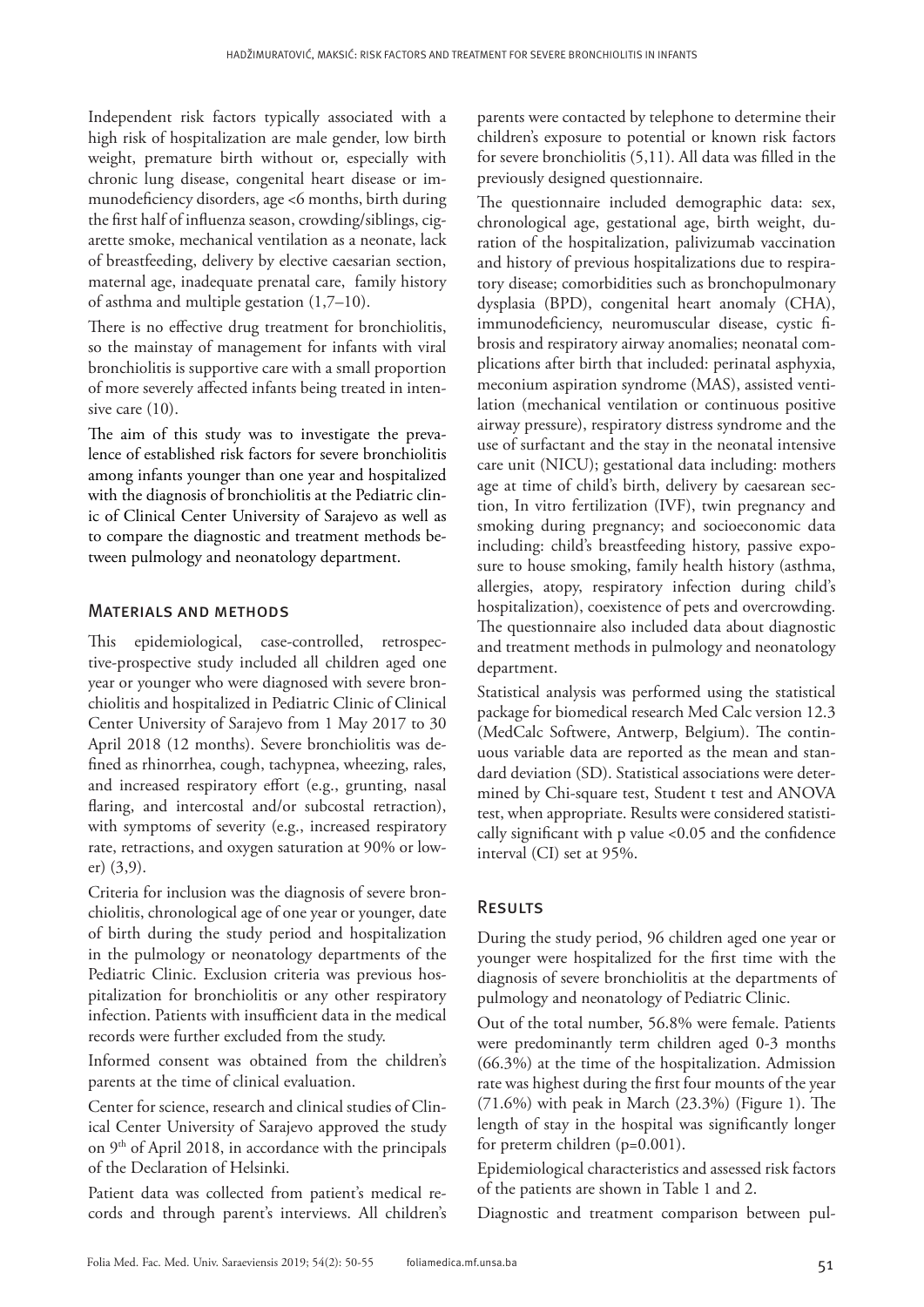mology and neonatology department are given in Table 3. Significantly more causative agent analysis were performed in the pulmology department (p=0.001), with RSV being the predominant causative agent.

Most of the patients (87.3%) received antibiotic or corticosteroid treatment during hospitalization. Almost 90% of patients were given antibiotics as a treatment, with a significant difference in antibiotic use between pulmology and neonatology department (p=0.002). More than half of patients were given corticosteroids (mainly methylprednisolone) also with a significant difference between pulmology and neonatology department (p=0.0001). We also compared the use of antibiotics in patients with normal values of CRP and the results showed there was no significant difference between the two departments (p=0.10).

#### **DISCUSSION**

Acute viral bronchiolitis is a major public health problem and one of the most common reasons for hospitalization during infancy (12). Considering that bronchiolitis can lead to severe aftermath and it is often related to increased risk of asthma in later years (5), we found it important to investigate the potential risk factors that might contribute to developing of severe bronchiolitis. Generally, it is considered that male infants have an increased risk for severe bronchiolitis and some studies report risk ratio of males to females to be 1.425:1 (13,14,15). Also, most studies suggest that prematurity and low birth weight represent an increased risk for more severe disease and hospital admission with bronchiolitis (13,15,16). The results of our study

Table 1. Epidemiological data of children hospitalized with severe bronchiolitis (n=95)

|                                                                 | Number of patients $(N/\%)$ |  |
|-----------------------------------------------------------------|-----------------------------|--|
| Sex                                                             | 41(43.2%)/54 (56.8)         |  |
| Chronological age (months)                                      |                             |  |
| $0 - 3$                                                         | 63 (66.3%)                  |  |
| $4 - 6$                                                         | 23 (24.2 %)                 |  |
| $7-9$                                                           | $7(7.4\%)$                  |  |
| $10 - 12$                                                       | $2(2.1\%)$                  |  |
| Normal birth weight<br>$(2500-4200 \text{ grams})$              | 84 (88.4%)                  |  |
| Term children<br>$(370/7$ to 42 <sup>6/7</sup> weeks gestation) | 79 (83.2%)                  |  |
| Total hospital stay (days±SD)                                   | $6.5 \pm 4.4$               |  |
| Preterm children                                                | $12.3 \pm 8.9$              |  |
| Term children                                                   | $6.0 \pm 3.7$               |  |



Figure 1. Admission rate due to severe bronchiolitis during the year (from January to December)

|  |                             |  | Table 2. Risk factors in children hospitalized with |  |
|--|-----------------------------|--|-----------------------------------------------------|--|
|  | severe bronchiolitis (n=95) |  |                                                     |  |

| Variable                                                               |                                        | Number of<br>patients (N/%) |
|------------------------------------------------------------------------|----------------------------------------|-----------------------------|
| (older than 35 years)                                                  | Mothers age at childe's birth          | 13 (13.7%)                  |
| Delivery by C-section                                                  |                                        | 35 (36.8%)                  |
| <b>IVF</b>                                                             |                                        | $3(3.2\%)$                  |
| Twin pregnancy                                                         |                                        | $7(7.4\%)$                  |
|                                                                        | Smoking during pregnancy               | 21 (22.1%)                  |
| Comorbidities                                                          |                                        | (20%)                       |
|                                                                        | Congenital heart anomaly               | 12 (12.6%)                  |
|                                                                        | Bronchopulmonary<br>dysplasia          | 5(5.3%)                     |
|                                                                        | Immunodeficiency                       | $1(1.0\%)$                  |
|                                                                        | Neuromuscular disease                  | $1(1.0\%)$                  |
|                                                                        | Neonatal complications following birth | 37 (38.9%)                  |
|                                                                        | NICU stay                              | 11 (11.6%)                  |
|                                                                        | Need for assisted<br>ventilation       | $9(9.5\%)$                  |
|                                                                        | Perinatal asphyxia                     | $7(7.4\%)$                  |
|                                                                        | Meconium aspiration<br>syndrome        | 5(5.3%)                     |
|                                                                        | Respiratory distress<br>syndrome       | 5(5.3%)                     |
| <b>Breastfeeding</b>                                                   |                                        | 56 (58.9%)                  |
| House smoking                                                          |                                        | 47 (49.5%)                  |
| Overcrowding                                                           |                                        | 15 (15.8%)                  |
| Pets                                                                   |                                        | $7(7.4\%)$                  |
| Family history of atopy                                                |                                        | 14 (14.7%)                  |
| Respiratory infection in the household<br>prior to the hospitalization |                                        | 73 (76.8%)                  |
| Palivizumab prophylaxis                                                | $3(3.2\%)$                             |                             |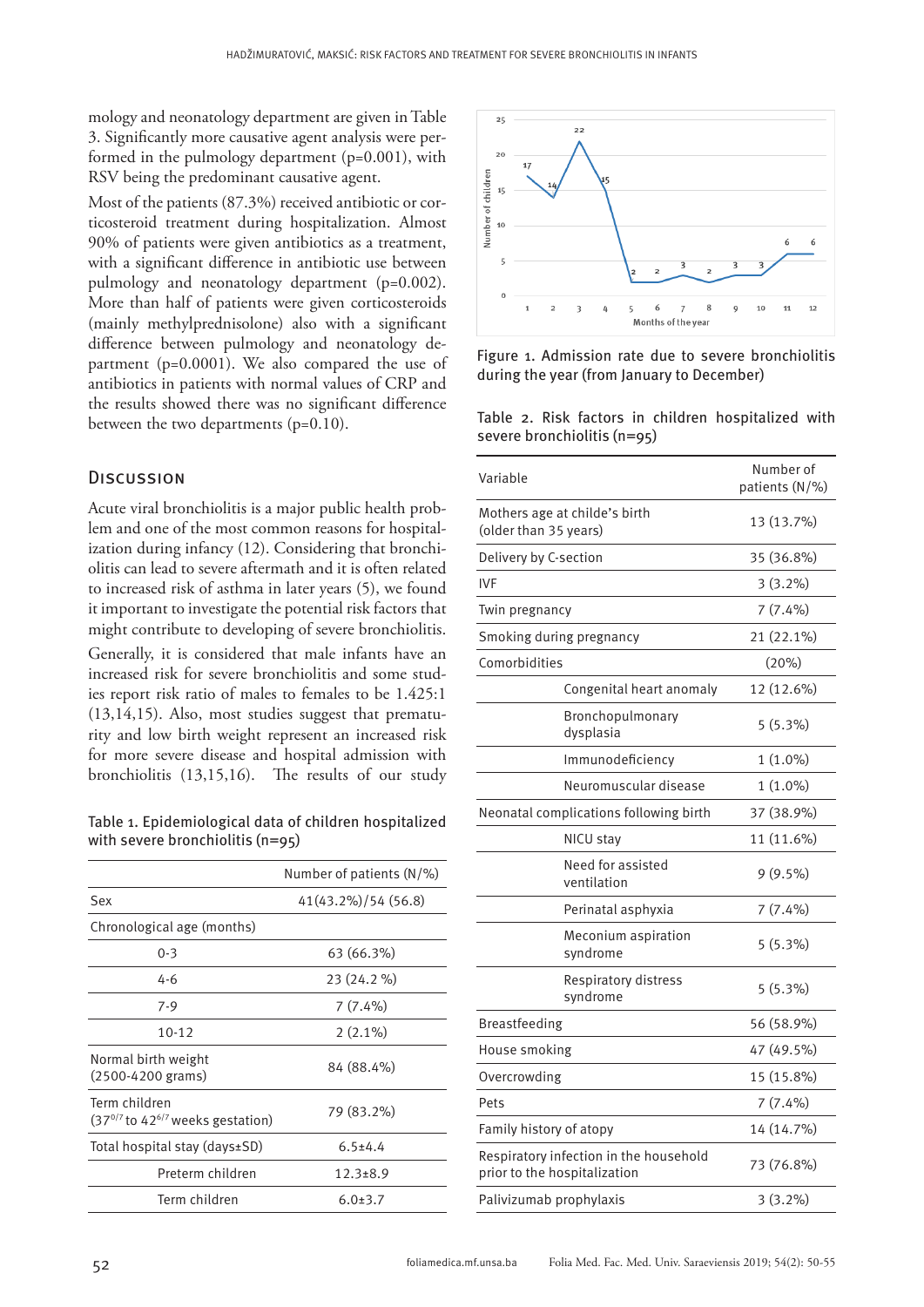|                                                     | Pulmology<br>$(N=78)$ | Neonatology<br>$(N=17)$ |
|-----------------------------------------------------|-----------------------|-------------------------|
| Causative agent isolation                           | 29(37.2)              | 3(17.6)                 |
| Positive RSV infection                              | 23 (79.3%)            | $1(33.3\%)$             |
| <b>Flevated CRP values</b>                          | 29 (38.2%)            | $5(29.4\%)$             |
| Antibiotics                                         | 72 (92.3%)            | 11 (64.7%)              |
| Corticosteroids                                     | 55 (70.5%)            | $2(11.8\%)$             |
| The use of antibiotics with<br>normal values of CRP | 43 (56.6%)            | $6(35.3\%)$             |

Table 3. Diagnostic and treatment comparison between pumology and neonatology department

showed that most of the children hospitalized with severe bronchiolitis were term infants with normal birth weight. There was no significant difference in gender distribution (p=0.182). Our finding might be related to cultural and environmental factors observed in Bosnia and Herzegovina, where there is a costume of visiting healthy term newborns immediately after leaving the hospital. In contrast, preterm and late preterm infants are put under surveillance and parents and family members are instructed to avoid close contact and visits, wear masks while feeding the newborn, wash hands before contact and other measures of precautions that highly protect these infants from respiratory infection transmission. The highest number of hospitalized children were younger than three months (66.3%) and more than 90% of children were younger than six months, which was a significant difference compared to other age groups (p=0.0001) (Table 1). The results are consistent with other studies suggesting that the chronological age younger than six months represents a risk factor for developing severe bronchiolitis (13,15,17). In these young infants, the absence of maternal antibodies, narrower airways, an immature immune system and perhaps a bias toward a TH2-type response to RSV infection may be responsible either singly or in conjunction for much more severe disease that is seen in very young infants (15). The highest number of hospitalization due to severe bronchiolitis was during the winter, i.e. during the first four months of the year. Peak months for admission to the hospital were March (23.2%) and January (17.9%). With the end of the rainy season in May there was a significant decrease in hospital admissions due to severe bronchiolitis (p=0.0001). These results are supported by the fact that RSV has a seasonal pattern of circulation, with peaks during late winter and early spring in temperate and subtropical regions. Low temperatures and relative air humidity are considered to be a significant contributor to spreading of RSV infections in temperate climates (18, 19, 20).

Our study showed that the most significant risk fac-

demonstrate the need for better prevention and parent's education about the transmission of respiratory infections and the protection of infants. It is important to mention that a significant percentage of mothers (22.1%) smoked during pregnancy which is considered a major risk factor for severe bronchiolitis since it is well known that pregnancy smoking decreases lung function in newborns (13,16). In a big Danish study on risk factors for RSV infant hospitalization, it was found that pregnancy smoking was one of the most important risk factors for developing severe bronchiolitis (OR:1,56; CI: 1,32-1,98) (21). Also, relatively large number of patients (49.5%) was exposed to passive smoking in the household. The result is consistent with those from previous studies that report that exposure to cigarette smoking is a major cause of increased hospitalization due to bronchiolitis among infants and young children (9,15,17,22). Although many studies suggest that overcrowding is an important risk factor (15,23), most of the patients in our study (84.2%) sleep in the same room as their parents due to night feeding habits of infants younger than 1 year. Previous studies have given differing results about predisposing role of atopy for bronchiolitis. Carslen et al. suggest that the atopic background and atopic illness manifest at 2 years of age, having started at 1 year of age, and do not predispose to acute bronchiolitis (23). This is supported by the results of our study. Some studies could not identify the absence of breastfeeding as an independent predictor for RSV- infection. However, some studies indicate that the absence of breast-feeding in combination with other risk factors like crowding, passive smoke exposure or low socioeconomic status significantly increases the risk for development of RSV lower respiratory tract infections (LRTI) (24). Mothers milk contains RSV antibodies, including IgG and IgA, that can significantly neutralize RSV activity. In addition, immunoregulators and immunomodulators in mothers milk enhance the growth of infant's immune system, which is why breastfeeding is generally considered to be a protective factor associated with severe bronchiolitis (14,15,23). In our study we considered children who were fed three or more times a day with mothers' milk to be breastfeeding. This means that 41.1% of our patients were not continually breastfed. Holberg et al. also suggest that the risk of having a RSV-LRI increases with combinations of two or more socioeconomic risk factors (25).

tor was exposure to respiratory infection in the family before hospitalization (76.8%). These alarming results

We compared the diagnostic and treatment methods used in two departments. Isolation of the agent that might cause bronchiolitis is not routinely performed at these two departments. The main reason is the validity of such respiratory profile in detecting IgG and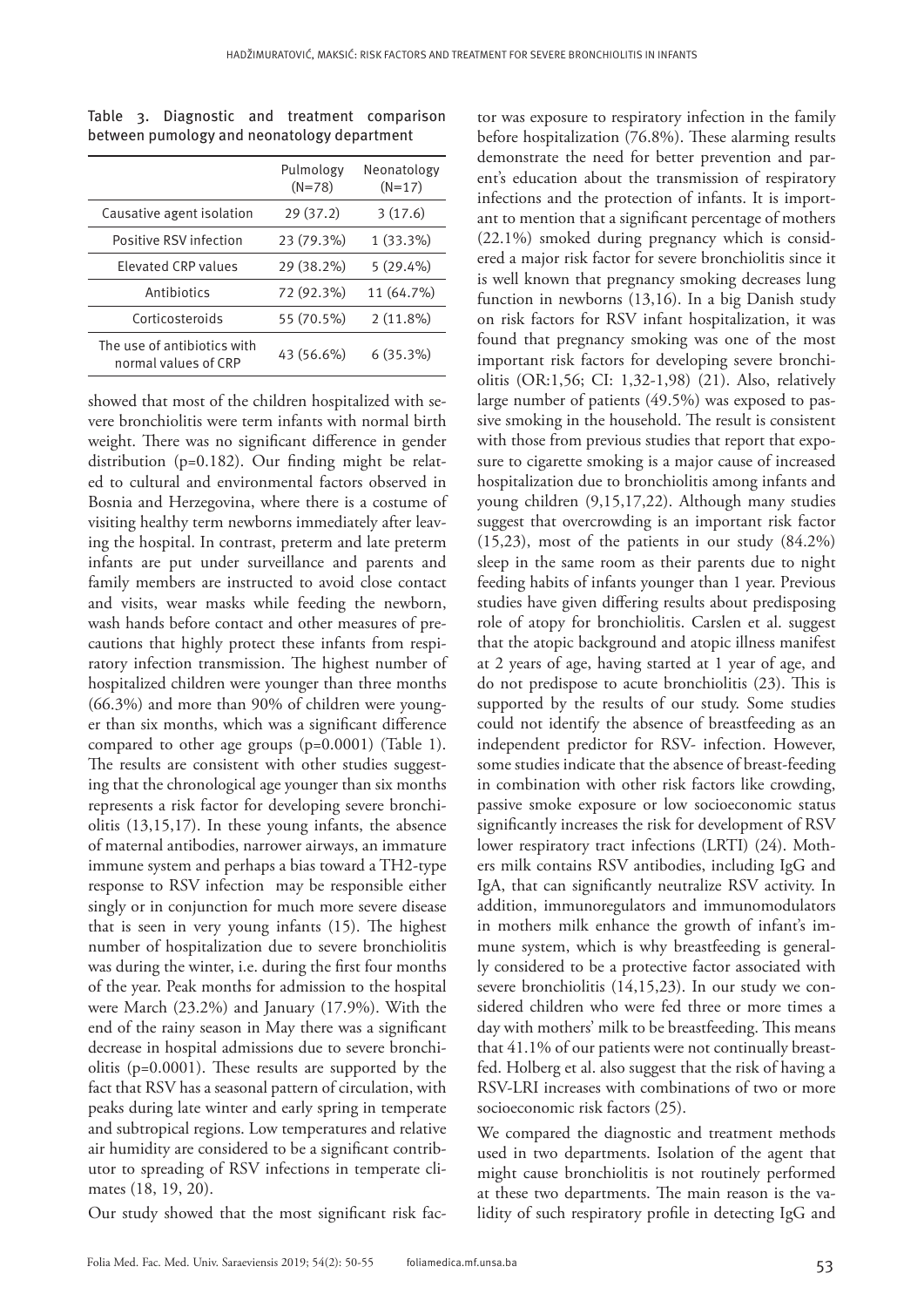IgM antibodies, considering the low rate in forming of the IgM antibodies in young infants, which gives the analysis low diagnostical sensitivity. We compared the clinical practice of administering antibiotics and corticosteroids in treatment of severe bronchiolitis between two departments, which showed a significantly higher administration of both in the pulmology department. A systematic review analyzing 12 studies in the use of corticosteroids for treatment of severe bronchiolitis showed that there was no significant difference in the length of hospitalization, improvement of the clinical outcome or the rate of rehospitalization which is why systemic corticosteroids are not recommended as treatment for severe bronchiolitis (15). The use of antibiotics is also not recommended unless there is confirmed bacterial infection or the need for use of the mechanical ventilation. Unration use of antibiotics puts children at a greater risk for adverse effects as well as for development of antimicrobial resistance (15).

Our study has several potential limitations. Retrieving data retrospectively from medical records was sometimes difficult to do. Also, while conducting interviews, parents could have been too subjective or given false information about socioeconomic or gestational factors for numerous reasons. Furthermore, virus isolation is not a routine practice in our Pediatric Clinic, which is why there is a possibility that some of these cases were not RSV respiratory infections. There is a possibility that some cases of bronchiolitis were misdiagnosed as pneumonia, asthma or febrile syndrome, which could affect the prevalence of severe bronchiolitis in our study. Finally, we did not have a control group of patients for comparing results, which is why we can only talk about risk factor prevalence among hospitalized children.

## **CONCLUSION**

Bronchiolitis is an important cause of hospitalization among infants in Bosnia and Herzegovina. The majority of children were term infants, with normal birth weight and younger than six months. Infants with comorbidities and negative gestational and socioeconomic factors more often develop severe form of bronchiolitis during the first year of life. Physicians should advise parents and family members on precautions measures they can take to limit respiratory infections and their severity. Also, physicians should take extra precaution when considering the administration of antibiotics and corticosteroids in the treatment of severe bronchiolitis. Our findings could be helpful in public health prevention campaigns and guideline writing in our country that would help reduce acute bronchiolitis in children. Further studies should asses the effect of combined nonmedical risk factors on bronchiolitis severity.

#### Declaration of interest

The authors declare no conflict of interest for this study.